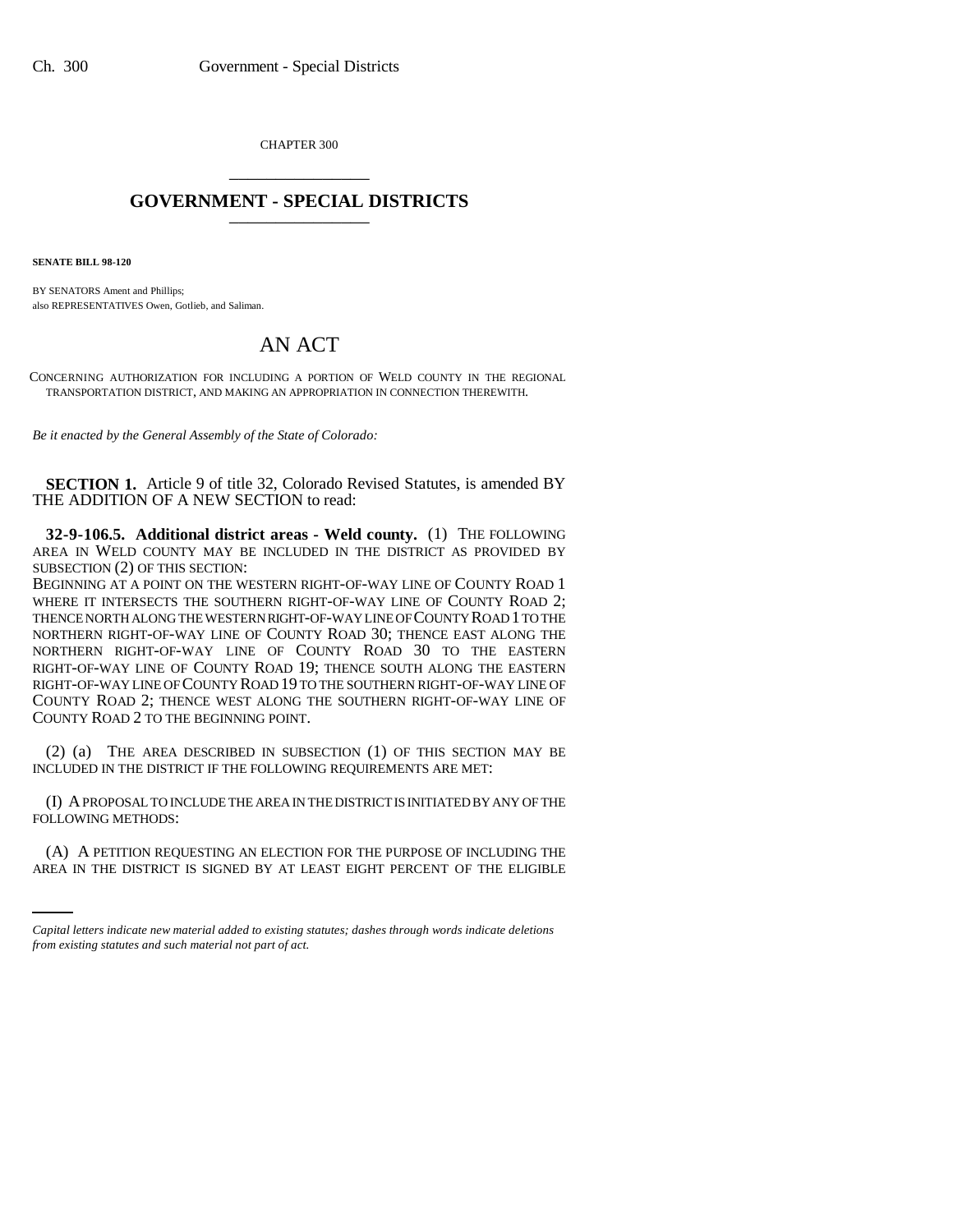ELECTORS OF THE UNINCORPORATED PORTION OF SUCH AREA AND EACH PORTION OF SUCH AREA THAT IS WITHIN A MUNICIPALITY; OR

(B) THE GOVERNING BODIES OF ALL MUNICIPALITIES THAT INCLUDE PORTIONS OF THE AREA PROPOSED TO BE INCLUDED IN THE DISTRICT AND THE BOARD OF COUNTY COMMISSIONERS OF WELD COUNTY ADOPT, BY INTERGOVERNMENTAL AGREEMENT, A RESOLUTION REQUESTING AN ELECTION FOR THE PURPOSE OF INCLUDING THE AREA IN THE DISTRICT.

(II) AN ELECTION IS HELD AND CONDUCTED IN ACCORDANCE WITH ARTICLES 1 TO 13 OF TITLE 1, C.R.S., AND THE FOLLOWING REQUIREMENTS:

(A) THE ELECTION SHALL BE HELD EITHER AT THE GENERAL ELECTION IN 1998, 2000, OR 2002, AS DETERMINED BY INTERGOVERNMENTAL AGREEMENT OF THE GOVERNING BODIES OF ALL MUNICIPALITIES THAT INCLUDE PORTIONS OF THE AREA PROPOSED TO BE INCLUDED IN THE DISTRICT AND THE BOARD OF COUNTY COMMISSIONERS OF WELD COUNTY.

(B) THE BALLOT SHALL PROVIDE FOR THE ELIGIBLE ELECTORS IN THE AREA PROPOSED TO BE INCLUDED IN THE DISTRICT TO VOTE FOR OR AGAINST THE INCLUSION OF THE PROPOSED AREA IN THE DISTRICT.

(C) THE ELECTION BALLOT SHALL BE IN THE FORM DETERMINED BY INTERGOVERNMENTAL AGREEMENT OF THE GOVERNING BODIES OF ALL MUNICIPALITIES THAT INCLUDE PORTIONS OF THE AREA PROPOSED TO BE INCLUDED IN THE DISTRICT AND THE BOARD OF COUNTY COMMISSIONERS OF WELD COUNTY.

(D) THE BALLOT SHALL CONTAIN A DESCRIPTION OF THE AREA PROPOSED TO BE INCLUDED IN THE DISTRICT.

(E) THE BALLOT SHALL CONTAIN THE CURRENT RATE OF SALES TAX LEVIED BY THE DISTRICT.

(F) THE BALLOT SHALL CONTAIN THE FOLLOWING QUESTION: "SHALL THE AREA DESCRIBED IN THE BALLOT BE INCLUDED IN THE REGIONAL TRANSPORTATION DISTRICT?".

(b) THE GOVERNING BODIES OF ALL MUNICIPALITIES THAT INCLUDE PORTIONS OF THE AREA PROPOSED TO BE INCLUDED IN THE DISTRICT AND THE BOARD OF COUNTY COMMISSIONERS OF WELD COUNTY SHALL CALL THE ELECTION AUTHORIZED BY THIS SECTION BY A SINGLE RESOLUTION MADE BY INTERGOVERNMENTAL AGREEMENT. THE RESOLUTION SHALL STATE:

(I) THE OBJECT AND PURPOSE OF THE ELECTION;

(II) A DESCRIPTION OF THE AREA PROPOSED TO BE INCLUDED IN THE DISTRICT;

(III) THE DATE OF THE ELECTION; AND

(IV) THE NAME OF THE DESIGNATED ELECTION OFFICIAL WHO IS RESPONSIBLE FOR CONDUCTING THE ELECTION PURSUANT TO ARTICLES 1 TO 13 OF TITLE 1, C.R.S.